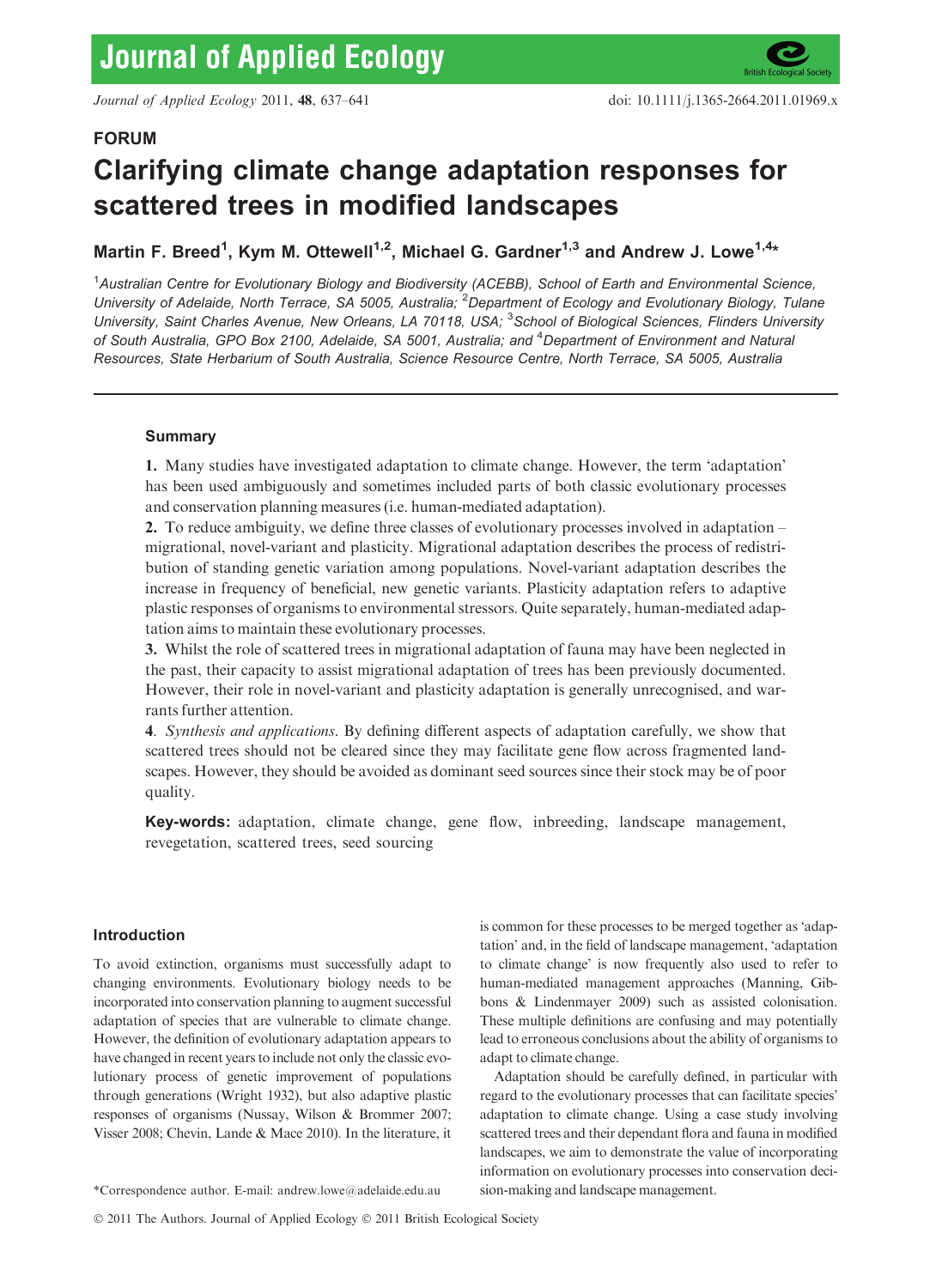#### Defining climate change adaptation

The classic definition of evolutionary adaptation involves two components: the process involving standing genetic variants and the process based on new genetic variants (See glossary of terms in Appendix S1 and adaptation literature search guide in Appendix S2 Supporting information). We separate these two components since they are different in process, although we acknowledge that they are interdependent (Wright 1932). (i) We use the term 'migrational adaptation' to describe the process by which standing genetic variation is redistributed by gene flow and selection among populations. This results in allele frequency shifts within species, and includes species' range shifts (Wright 1932); (ii) we use the term 'novel-variant adaptation' to describe the process of increase in frequency and possibly fixation of new, beneficial genetic variants that are generated by mutation, recombination or other genetic processes. Novel-variant adaptation has well-recognised theory (Maynard Smith 1978; Gonza´lez & Petrov 2009) but has received limited attention with reference to adaptation to climate change and (iii) we use the term 'plasticity adaptation' to refer to adaptive plastic responses of organisms to environmental stressors. This includes both one-off trait shifts (e.g. timing of metamorphosis) and lifetime trait shifts (e.g. flowering time) (sensu Nussay, Wilson & Brommer 2007). This interpretation of adaptation to include phenotypic plasticity is useful for applied researchers since plasticity may allow species' survival under climate change (Nussay, Wilson & Brommer 2007; Visser 2008; Chevin, Lande & Mace 2010) and it is sometimes implied in adaptation to climate change (Manning, Gibbons & Lindenmayer 2009) or explicitly stated as part of adaptive processes (Visser 2008; Chevin, Lande & Mace 2010).

We define landscape management actions that may contribute to the process of evolutionary adaptation as 'human-mediated adaptation' (e.g. assisted colonisation, Hoegh-Guldberg et al. 2008; Vitt et al. 2010; Appendix S1, S2 Supporting information). The use of 'adaptation' in this context should be considered separate from evolutionary adaptation since it is not an adaptive response by organisms to their changing environments, but rather it involves actions performed by humans to help augment evolutionary adaptation of species. Its success relies on evolutionary adaptation, since this is the process that determines whether species will go extinct or not (Moritz 2002; Willi, Van Buskirk & Hoffmann 2006; Mace & Purvis 2008; Visser 2008; Chevin, Lande & Mace 2010).

#### Scattered tree adaptation to climate change

Recently, Manning, Gibbons & Lindenmayer (2009) focussed on the role that scattered trees could have in facilitating migrational and plasticity adaptation of climate-compromised treedependant fauna. However, whilst the potential for scattered trees to assist in faunal adaptation may not have been previously considered (Manning, Gibbons & Lindenmayer 2009), the potential for scattered trees to assist with migrational adaptation of the tree species themselves has been previously well-documented. Thus, we suggest that the recommendations of Manning, Gibbons & Lindenmayer (2009) could be integrated with data on adaptation of the tree species themselves for three reasons: (i) links exist between successful tree adaptation to climate change, particularly in relation to the future provision of tree habitat, which could then facilitate adaptation of its animal inhabitants; (ii) there is a large body of literature investigating the ability of scattered trees to contribute to migrational adaptation of the trees themselves (Hamrick 2004; Lowe et al. 2005; Ward et al. 2005; Sork & Smouse 2006) and (iii) plant–animal mutualisms lead to interdependence between successful adaptation of trees with successful adaptation of their inhabitants (Ghazoul 2005).

For trees, in contrast to animals, adaptation to climate change is limited by their inability to move across landscapes. Predictions of the migrational adaptation rates required for trees to track changing climate envelopes is thought to exceed historical rates (Aitken et al. 2008) and plasticity adaptation may not be capable of maintaining adaptive phenotypes under extreme environmental shifts (Nussay, Wilson & Brommer 2007; Visser 2008; Chevin, Lande & Mace 2010). Therefore, management of populations threatened by climate change should focus on maintaining, and possibly facilitating, migrational and novel-variant adaptation (Broadhurst et al. 2008; Sgrò, Lowe & Hoffmann in press; Vitt et al. 2010), so that populations have a better chance of successfully tracking this shifting adaptive peak in response to changing selection pressures due to climate change (sensu Wright 1932).

#### Positive role of scattered trees for climate adaptation

Habitat fragmentation creates small populations with increased spatial isolation, which increases the risk of extinction due to an 'extinction vortex' effect (Gilpin & Soule 1986; Ellstrand & Elam 1993; Fagan & Holmes 2006). However, with the presence of scattered trees in the landscape providing the potential for ongoing gene flow, the severity and pace of small population genetic effects may be mitigated (Lowe et al. 2005; Sork & Smouse 2006). For example, many studies of scattered tree populations have shown high levels of connectivity as a result of pollen dispersal (and seed dispersal, Bacles, Lowe & Ennos 2006) amongst both scattered trees and trees in patches of remnant vegetation (Chase et al. 1996; Lowe et al. 2005; Sork & Smouse 2006). Consequently, the presence of scattered trees may facilitate migration among tree populations in response to climate change by providing gene connectivity across the landscape.

By extension, the possible adaptive roles of scattered trees for the tree populations themselves are: (i) to facilitate gene flow so that populations can undergo genetic improvements by increasing allele frequencies of genes that result in higher fitness under climate change (Wright 1932); (ii) by connecting fragments, there is a reduced probability that adaptive genetic variants may be lost by random genetic drift due to the larger effective population size (Wright 1979; Lowe et al. 2005); (iii) by connecting fragments, natural selection may act more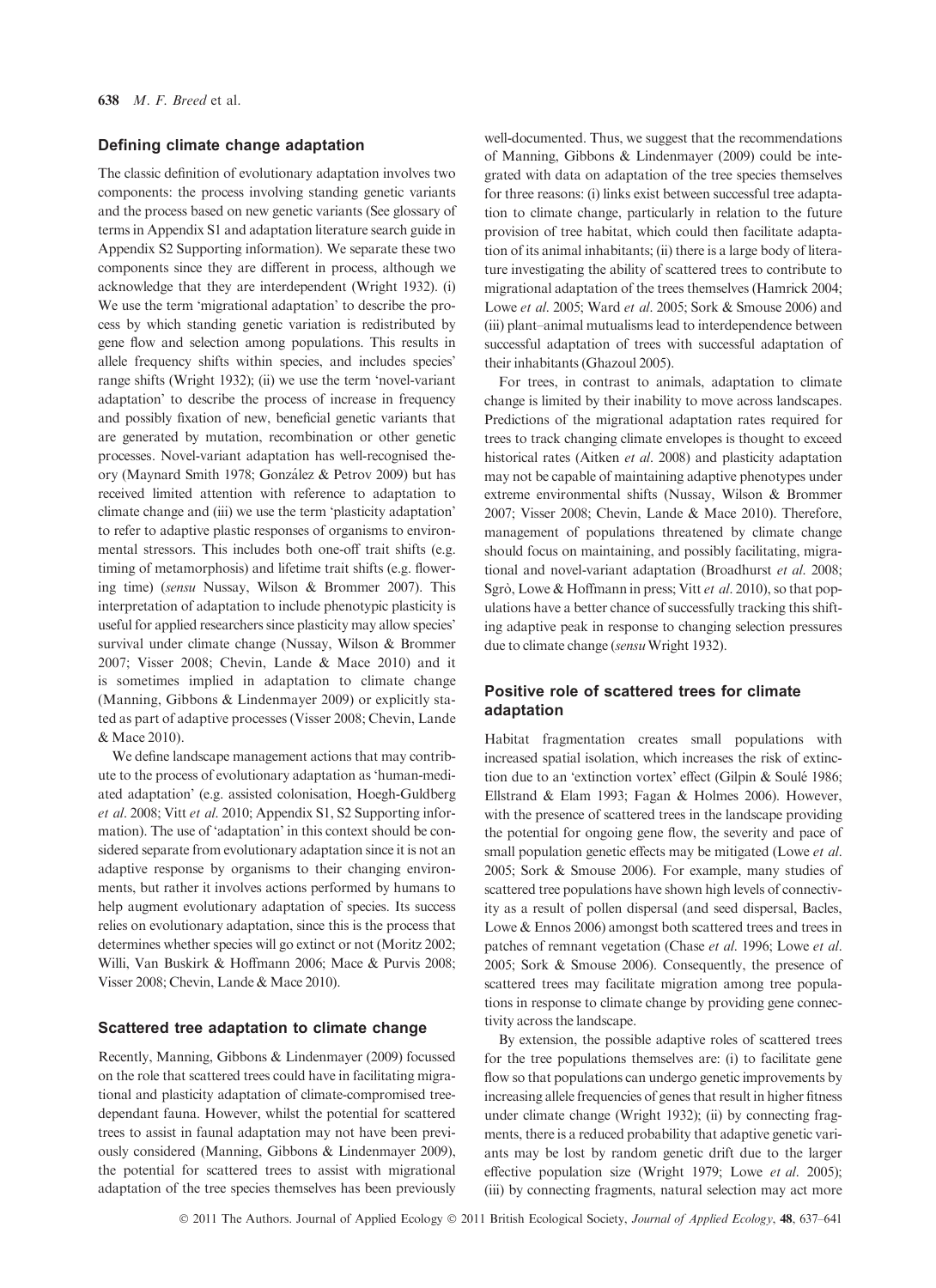efficiently due to increases in effective population size, allowing rapid loss of deleterious alleles and rapid increases in beneficial alleles (Kimura 1983; Lande 1988) and (iv) with an increased effective population size, inbreeding within each fragment is likely to be reduced, thus reducing the negative fitness consequences of inbreeding depression (Crnokrak & Roff 1999; Charlesworth & Charlesworth 2003; Lowe et al. 2005; Ward et al. 2005). This last point is of particular importance for trees since most are predominantly outcrossing, and therefore generally harbour significant genetic load (Byers & Waller 2003). Scattered trees can therefore be viewed as potential genetic connection points for forest and woodland fragments. However, their effectiveness in providing connectivity is dependent on the life-history characteristics of the species in question and, in systems with animal vectors, on the dispersal ability of pollinators and seed dispersers. Consequently, a significant management challenge is to ensure pollinator and seed disperser communities are maintained in modified landscapes.

## Negative role of scattered trees for climate adaptation

Forest fragmentation and vegetation clearance can have strong negative effects on plant mating systems (Lowe et al. 2005; Ward et al. 2005), and an over-reliance on scattered trees as seed sources for climate change adaptation may result in reduced progeny fitness (Broadhurst et al. 2008; Sgrò, Lowe & Hoffmann in press). This literature raises two issues of concern: (i) the genetic effects of spatial isolation on a tree's mating system may alter their reproductive dynamics, which can then, in turn, reduce fitness (Rocha & Aguilar 2001; Cascante et al. 2002). Reproductive failure could occur if insufficient compatible pollen is deposited to fertilise the ovules of the scattered trees (an Allee effect, Lamont, Klinkhamer & Witkowski 1993). Other possible impacts include reduced pollen diversity, increased breeding among close relatives and⁄ or increased selfing in predominantly outcrossing species (Lowe et al. 2005; Ward et al. 2005). These changes generally result in reduced fitness, either due to a reduced opportunity for pollen competition (Mulcahy 1979) or reduced heterozygosity (Lowe et al. 2005) and (ii) reproductive dominance can lead to founder effects resulting in genetic bottlenecks, reducing genetic variation and the adaptive potential of the population (Willi, Van Buskirk & Hoffmann 2006). This is likely to occur when few trees dominate the reproductive output (Aldrich & Hamrick 1998; Sezen, Chazdon & Holsinger 2005; Davies et al. 2010) or when seed is collected from only a few trees for revegetation (Broadhurst et al. 2008). Furthermore, in cases where the trees that dominate reproduction have experienced elevated biparental inbreeding and ⁄or selfing, effects more likely in a scattered context, the resultant founding population is likely to be genetically inbred. Reduction in genetic diversity of founding populations could result in dramatic reductions in the population's mean fitness and adaptive potential due to inbreeding depression and reduced genetic variability.

#### Implications for scattered tree management

Genetic factors are frequently implicated in the extinction process (Spielman, Brook & Frankham 2004; Fagan & Holmes 2006; Chevin, Lande & Mace 2010). In particular, loss of genetic diversity and inbreeding impact individual and population fitness, often leading to demographic declines and can direct species into an 'extinction vortex' (Fagan & Holmes 2006). Consequently, to minimise long-term extinction risks and maximise the adaptive potential of species to climate change, evolutionary processes should be incorporated into management by considering the genetic attributes of individuals and populations so that evolutionary processes are maintained (Moritz 2002; Mace & Purvis 2008). Evolutionary adaptation (i.e. migrational, novel-variant, plasticity) should be integrated into human-mediated adaptation (i.e. conservation management) through better communication among evolutionary biologists, managers and applied ecologists to maximise successful management.

Over-reliance on scattered trees as seed sources should be avoided since their stock is likely to be of poor quality (Lowe et al. 2005). Seed collecting should aim to capture a broad-range of genetically diverse seeds for plantings to improve the adaptive potential of restored communities, and therefore restoration success (Broadhurst et al. 2008; Sgrò, Lowe & Hoffmann in press). Even if scattered trees are the only 'local' seed sources available, they should be avoided since inbreeding and low genetic diversity are possibly as detrimental to fitness as introducing potentially suboptimally adapted genotypes (Broadhurst et al. 2008; Sgrò, Lowe  $\&$ Hoffmann in press). However, scattered trees should not be cleared and their locations should be foci for revegetation that utilises genetically diverse seed. Managers will need to trade-off spatial isolation (i.e. increasing the numbers of trees around scattered trees and creating highly isolated pockets of vegetation), against the benefits of larger population size (i.e. having additional scattered trees in the landscape, creating many potential connection points in moderately isolated contexts). It will be important to use genetically diverse seed, since planting distant relatives of the same species around scattered trees could help to minimise inbreeding and maximise adaptive potential of the restored population, thus increasing population mean fitness and long-term survival. Recommending a specific population size or isolation distance threshold is not currently possible, but warrants additional investigation. A strategic approach could be to focus expansion towards nearby genetically diverse populations as these could provide a good resource for gene flow to the scattered trees.

#### Conclusion

In considering ecosystem-level adaptation and restoration activities, the potential and limitations of using scattered trees needs careful treatment. Scattered trees may facilitate gene flow across fragmented landscapes, assisting the trees to overcome small population genetic problems. However, scattered

© 2011 The Authors. Journal of Applied Ecology © 2011 British Ecological Society, Journal of Applied Ecology, 48, 637–641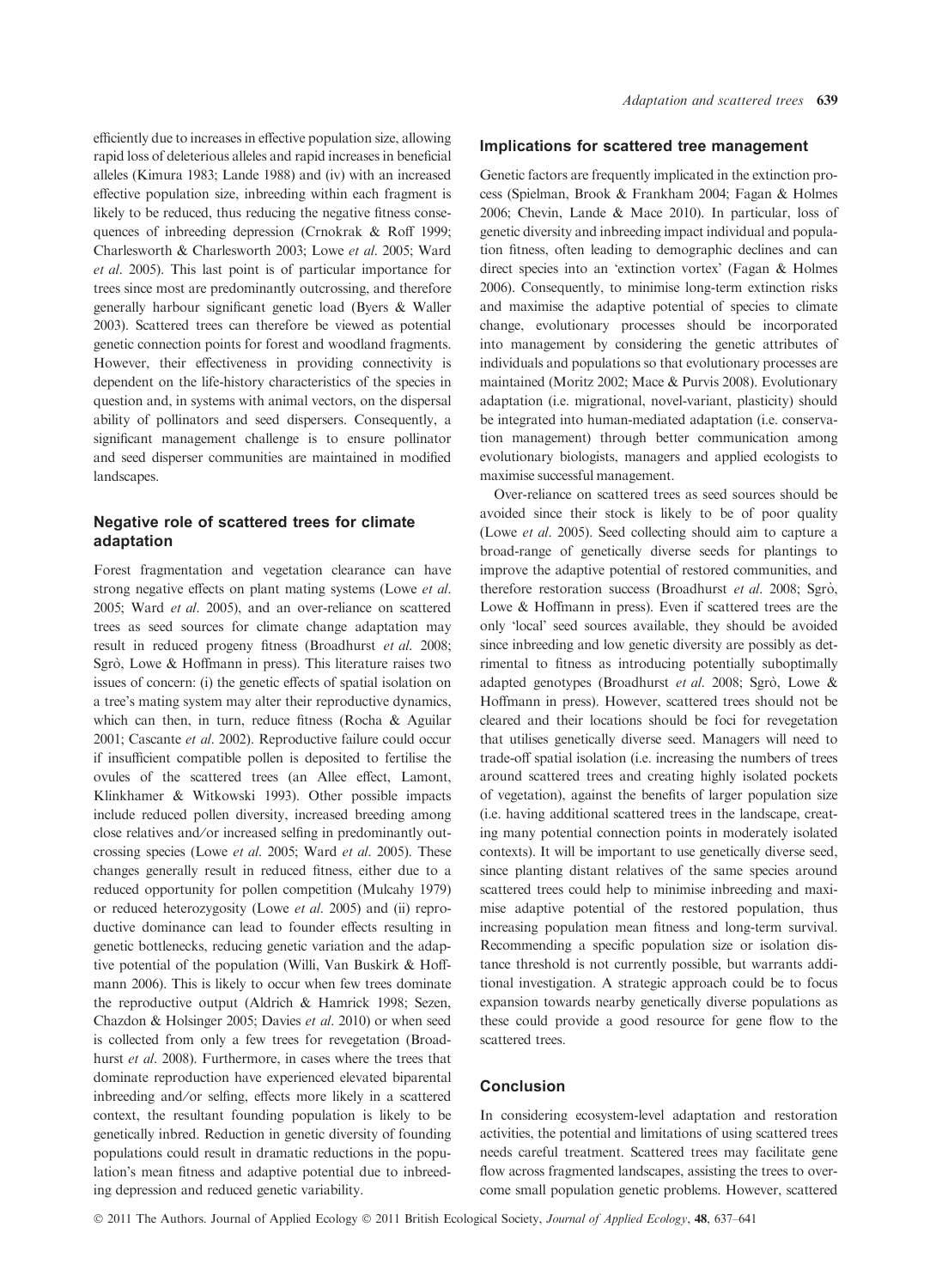## 640 M. F. Breed et al.

trees have also been shown to produce genetically poor stock, which may impact their adaptive potential, thus limiting their application as a source for revegetation. As such, we recommend that scattered trees should, in the absence of genetic and climate modelling data, be avoided as sources of seed, but should be the focus of revegetation to increase their population sizes and to connect them with genetically diverse fragments. This should help to maximise the chances of successful adaptation to climate change of the trees themselves and their dependant fauna.

We concur with Manning, Gibbons & Lindenmayer (2009) in that scattered trees are potentially important in facilitating adaptation of vulnerable taxa to climate change in a humandominated landscape. There is a need for greater understanding of the processes underlying adaptive responses to climate change, in particular the role of novel genetic variants and phenotypic plasticity to climate change in fragmented systems. Teasing apart the roles of standing and new genetic variants in adaptation has proven insightful in other fields (e.g. invasive species biology, Prentis et al. 2008) and is likely to be useful for predicting the potential impacts of climate change in fragmented systems.

#### Acknowledgements

This work was supported by funding from the Native Vegetation Council of South Australia (grant 09/10/27). We thank three anonymous referees, Denis Saunders and the editors for comments that greatly improved this manuscript.

#### References

- Aitken, S.N., Yeaman, S., Holliday, J.A., Wang, T. & Curtis-McLane, S. (2008) Adaptation, migration or extirpation: climate change outcomes for tree populations. Evolutionary Applications, 1, 95–111.
- Aldrich, P.R. & Hamrick, J.L. (1998) Reproductive dominance of pasture trees in a fragmented tropical forest mosaic. Science, 281, 103-105.
- Bacles, C.F.E., Lowe, A.J. & Ennos, R.A. (2006) Effective seed dispersal across a fragmented landscape. Science, 311, 628.
- Broadhurst, L.M., Lowe, A., Coates, D.J., Cunningham, S.A., McDonald, M., Vesk, P. A. & Yates, C. (2008) Seed supply for broadscale restoration: maximizing evolutionary potential. Evolutionary Applications, 1, 587–597.
- Byers, D.L. & Waller, D.M. (2003) Do plant populations purge their genetic load? Effects of population size and mating history on inbreeding depression. Annual Review of Ecology and Systematics, 30, 479–513.
- Cascante, A., Quesada, M., Lobo, J.J. & Fuchs, E.A. (2002) Effects of dry tropical forest fragmentation on the reproductive success and genetic structure of the tree Samanea saman. Conservation Biology, 16, 137–147.
- Charlesworth, D. & Charlesworth, B. (2003) Inbreeding depression and its evolutionary consequences. Annual Review of Ecology and Systematics, 18, 237– 268.
- Chase, M.R., Moller, C., Kesseli, R. & Bawa, K.S. (1996) Distant gene flow in tropical trees. Nature, 383, 398–399.
- Chevin, L.-M., Lande, R. & Mace, G.M. (2010) Adaptation, plasticity, and extinction in a changing environment: Towards a predictive theory. Public Library of Science Biology, 8, e1000357.
- Crnokrak, P. & Roff, D.A. (1999) Inbreeding depression in the wild. Heredity, 83, 260–270.
- Davies, S., Cavers, S., Finegan, B., Navarro, C. & Lowe, A (2010) Genetic consequences of multigenerational and landscape colonisation bottlenecks for a Neotropical forest pioneer tree, Vochysia ferruginea. Tropical Plant Biology, 3, 14–27.
- Ellstrand, N.C. & Elam, D.R. (1993) Population genetic consequences of small population size: Implications for plant conservation. Annual Review of Ecology and Systematics, 24, 217–242.
- Fagan, W.F. & Holmes, E.E. (2006) Quantifying the extinction vortex. Ecology Letters, 9, 51–60.
- Ghazoul, J. (2005) Pollen and seed dispersal among dispersed plants. Biological Reviews, 80, 413–443.
- Gilpin, M.E. & Soulé, M.E. (1986) Minimum viable populations: processes of species extinction. Conservation Biology: The Science of Scarcity and Diversity (ed M. E. Soulé), pp. 19-34. Sinauer, Sunderland.
- González, J. & Petrov, D.A. (2009) The adaptive role of transposable elements in the Drosophila genome. Gene, 448, 124–133.
- Hamrick, J.L. (2004) Response of forest trees to global environmental changes. Forest Ecology and Management, 197, 323–335.
- Hoegh-Guldberg, O., Hughes, L., McIntyre, S., Lindenmayer, D.B., Parmesan, C., Possingham, H.P. & Thomas, C.D. (2008) Assisted colonization and rapid climate change. Science, 321, 345–346.
- Kimura, M. (1983) The Neutral Theory of Molecular Evolution. Cambridge University Press, Cambridge, UK.
- Lamont, B.B., Klinkhamer, P.G.L. & Witkowski, E.T.F. (1993) Population fragmentation may reduce fertility to zero in Banksia goodii – a demonstration of the Allee effect. Oecologia, 94, 446–450.
- Lande, R. (1988) Genetics and demography in biological conservation. Science, 241, 1455–1460.
- Lowe, A.J., Boshier, D., Ward, M., Bacles, C.F.E. & Navarro, C. (2005) Genetic resource impacts of habitat loss and degradation; reconciling empirical evidence and predicted theory for neotropical trees. Heredity, 95, 255– 273.
- Mace, G.M. & Purvis, A. (2008) Evolutionary biology and practical conservation: bridging a widening gap. Molecular Ecology, 17, 9–19.
- Manning, A., Gibbons, P. & Lindenmayer, D. (2009) Scattered trees: a complementary strategy for facilitating adaptive responses to climate change in modified landscapes? Journal of Applied Ecology, 46, 915–919.
- Maynard Smith, J.M. (1978) The Evolution of Sex. Cambridge University Press, London.
- Moritz, C. (2002) Strategies to protect biological diversity and the evolutionary processes that sustain it. Systematic Biology, 51, 238–254.
- Mulcahy, D.L. (1979) The rise of the angiosperms: A genecological factor. Science, 206, 20–23.
- Nussay, D.H., Wilson, A.J. & Brommer, J.E. (2007) The evolutionary ecology of individual phenotypic plasticity in wild populations. Journal of Evolutionary Biology, 20, 831–844.
- Prentis, P.J., Wilson, J.R.U., Dormontt, E.E., Richardson, D.M. & Lowe, A.J. (2008) Adaptive evolution in invasive species. Trends in Plant Science, 13, 288–294.
- Rocha, O.J. & Aguilar, G. (2001) Reproductive biology of the dry forest tree Enterolobium cyclocarpum (guanacaste) in Costa Rica: a comparison between trees left in pastures and trees in continuous forest. American Journal of Botany, 88, 1607–1614.
- Sezen, U.U., Chazdon, R.L. & Holsinger, K.E. (2005) Genetic consequences of tropical second-growth forest regeneration. Science, 307, 891.
- Sgrò, C.M., Lowe, A.J. & Hoffmann, A.A. (in press) Building evolutionary resilience for conserving biodiversity under climate change. Evolutionary Applications. [doi: 10.1111/j.1752-4571.2010.00157.x]
- Sork, V.L. & Smouse, P.E. (2006) Genetic analysis of landscape connectivity in tree populations. Landscape Ecology, 21, 821–836.
- Spielman, D., Brook, B.W. & Frankham, R. (2004) Most species are not driven to extinction before genetic factors impact them. Proceedings of the National Academy of Sciences of the United States of America, 101, 15261– 15264.
- Visser, M.E. (2008) Keeping up with a warming world; assessing the rate of adaptation to climate change. Proceedings of the Royal Society B: Biological Sciences, 275, 649–659.
- Vitt, P., Havens, K., Kramer, A.T., Sollenberger, D. & Yates, E. (2010) Assisted migration of plants: Changes in latitudes, changes in attitudes. Biological Conservation, 143, 18–27.
- Ward, M., Dick, C.W., Gribel, R. & Lowe, A.J. (2005) To self, or not to self... a review of outcrossing and pollen-mediated gene flow in neotropical trees. Heredity, 95, 246–254.
- Willi, Y., Van Buskirk, J. & Hoffmann, A.A. (2006) Limits to the adaptive potential of small populations. Annual Review of Ecology, Evolution, and Systematics, 37, 433–458.
- Wright, S. (1932) The roles of mutation, inbreeding, crossbreeding and selection in evolution. Sixth International Congress on Genetics, 1, 356–366.
- Wright, S. (1979) The Theory of Gene Frequencies. University of Chicago Press, Chicago, IL, USA.

Received 15 September 2010; accepted 21 January 2011 Handling Editor: Mick McCarthy